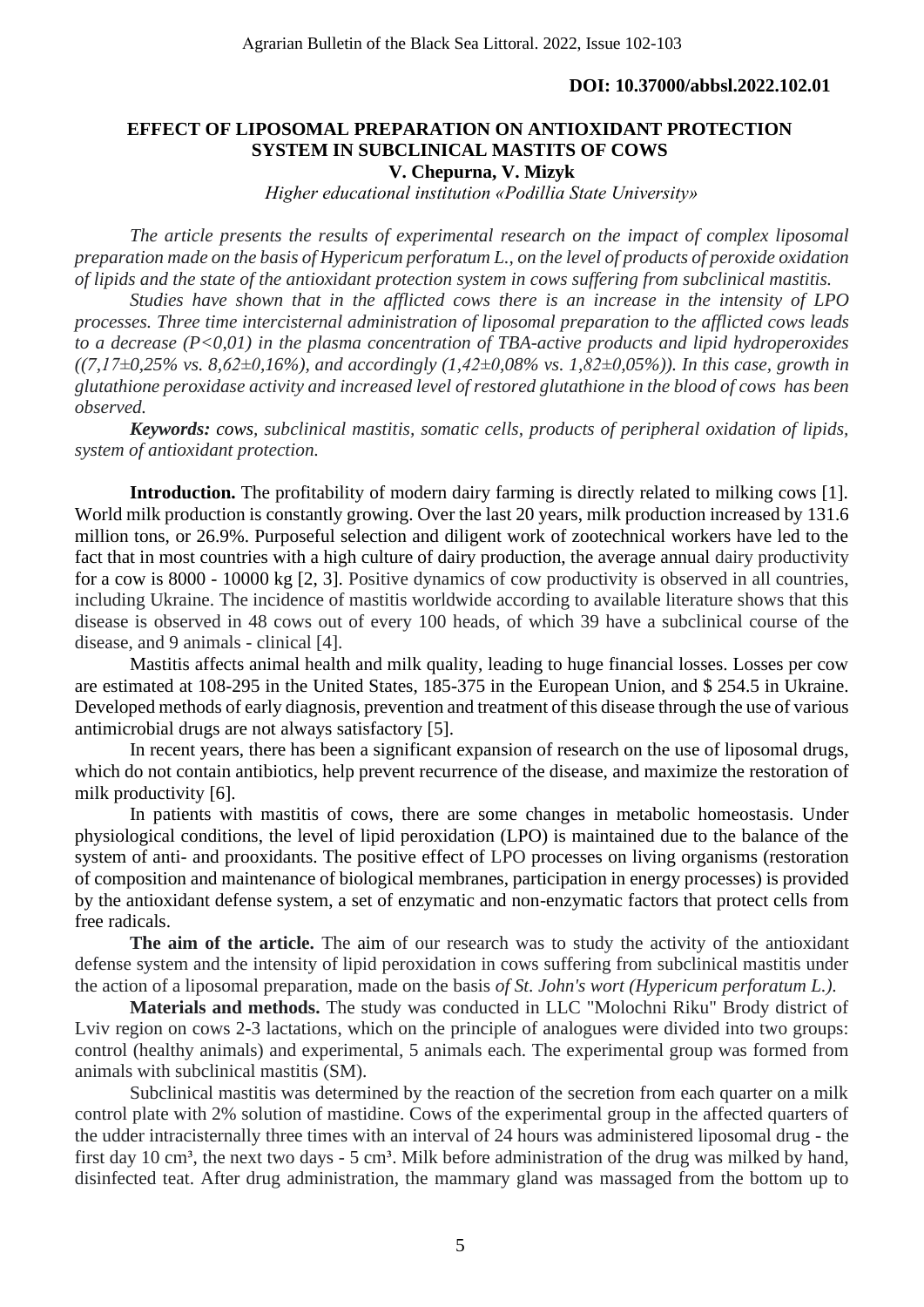distribute it evenly. The cows were transferred to manual milking. Half of the therapeutic dose was prophylactically administered to healthy quarters of the breast.

Liposomal preparation made on the basis of plant raw materials is an antibacterial preparation developed in the laboratory of immunology of the Institute of Animal Biology of NAAS. The composition of the drug includes: novoimanin - extract of St. John's wort (Hypericum perforatum L.), vitamins A, D3, E, lecithin, twin. [7, 8].The drug is active against gram-positive bacteria, including Streptococcus pyogenes and Streptococcus agalactiae. The anti-inflammatory effect is due to the presence of flavonoids in the drug. It has the ability to heal the wound surface and stimulates tissue regeneration [10-12].

For biochemical studies of cows, blood was taken from the jugular vein before morning feeding on the 1st day (before drug administration) and on the 3-rd and 9-th day after its use.

Determined the content of lipid hydroperoxides (Mironchik AK, 1982), TBA-active products (Korobeynikova EN, 1989), glutathione peroxidase activity (GP) by the rate of oxidation of glutathione in the presence of tertiary butyl hydroperoxide (Moin VM, 1986 ) and the content of reduced glutathione in red blood cells (Butler E., 1982). The studies were performed according to the methods described in the guide [9].The obtained digital data were statistically processed using Microsoft Excel software for personal computers, using conventional methods of variation statistics with the determination of mean values (M), their quadratic error (m) and the significance of differences by Student's t-test.

**Research results.** The antioxidant system provides adaptive stability of the animal body and regulates the reactions of the LP due to the functioning of the system of enzymatic and non-enzymatic mechanisms of control over the content of reactive oxygen species, free radicals and lipid peroxidation products. One of the negative consequences of lipid peroxidation is the formation of TBA − active products, which are the end products of LPO.

Studies have shown that the disease of cows in the subclinical form of mastitis leads to an increase in sick cows content of TBA−active products, as well as lipid hydroperoxides − an intermediate product. Thus, on the first day of the experiment (before drug administration) the level of TBA−active products was 26,57% (P <0,01), and lipid hydroperoxides by 32,85% (P <0,001) higher than in control animals.

|                  | Control       | Experimental groups animal |                |                   |  |
|------------------|---------------|----------------------------|----------------|-------------------|--|
| <b>Parametes</b> | groups        | before treatment           | 3-rd day of    | 9-th day from the |  |
|                  | animal        |                            | treatment      | beginning of      |  |
|                  |               |                            |                | treatment         |  |
| TBA-active       |               |                            |                |                   |  |
| products, µmol/l | $6,83\pm0,31$ | $8,62 \pm 0,16**$          | $8,13\pm0,22*$ | $7,17\pm0,25$ °°  |  |
| Lipid            |               |                            |                |                   |  |
| hydroperoxides,  | $1,37\pm0,06$ | $1,82 \pm 0.05***$         | $1,63\pm0,09$  | $1,42\pm0.08$ °°  |  |
| unit E/ml        |               |                            |                |                   |  |

*Table 1.* The content of products of lipid peroxidation in the blood plasma of cows. **(М±m; n=5)**

Note: <sup>•</sup> − P <0,01 − probability in animals of this group compared with the indicators before drug administration (1st day of the experiment); \*− P<0,05, \*\*− P<0,01, \*\*\*− P<0,001 − the difference is significant compared to the control group.

After intracisternal administration to cows of the studied liposomal drug on the 9th day there was a significant decrease in the content of TBA−active products (7,17±0,25% vs. 8,62±0,16%, P <0,01) and lipid hydroperoxides  $(1,42\pm0,08\%$  vs.  $1,82\pm0,05\%$ , P <0.01) compared with the level recorded before treatment with the drug.

Therefore, the drug studied by us has an inhibitory effect on the intensity of both intermediate and final products of lipid peroxidation in patients with subclinical mastitis of cows.

Glutathione peroxidase activity is important for characterizing the relationship between prooxidant and antioxidant processes in animal cells. It is known that glutathione peroxidase catalyzes the conversion of hydrogen peroxide and lipid hydroperoxides to the corresponding oxo compounds, performing a detoxifying function in cells. Thus, this enzyme inhibits the processes of free radical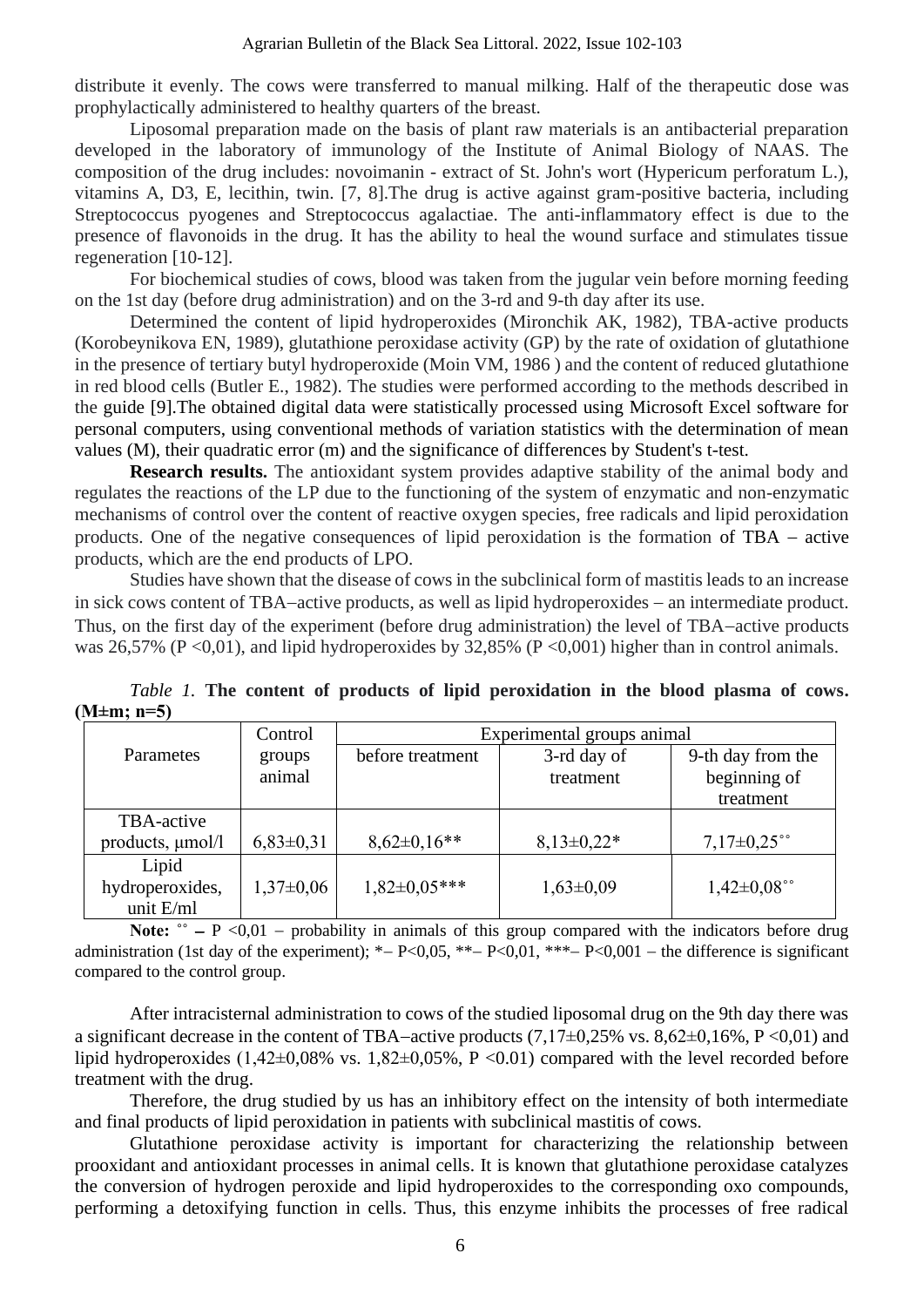oxidation and protects plasma membranes, intracellular structural components and biomolecules from damage [9].

It was found that the plasma GP−activity and the content of reduced glutathione in the erythrocytes of blood of cows with subclinical form of mastitis were lower than in clinically healthy animals (table. 2). In particular, GP−activity was lower by 15,15%, and the level of reduced glutathione  $-$  by 9,3% (P < 0,05), than in control animals.

|                          | <i>Table 2.</i> Glutathione peroxidase activity and the content of reduced glutathione in the blood |
|--------------------------|-----------------------------------------------------------------------------------------------------|
| of cows (M $\pm$ m; n=5) |                                                                                                     |

|                                                                | Control          | Experimental groups animal |                          |                                                |  |
|----------------------------------------------------------------|------------------|----------------------------|--------------------------|------------------------------------------------|--|
| Parametes                                                      | groups<br>animal | before treatment           | 3-rd day of<br>treatment | 9-th day from the<br>beginning of<br>treatment |  |
| GP act. in<br>erythrocytes,<br>$Nm$ GSH/ $min x$<br>mg protein | $23,30\pm1,47$   | $19,77 \pm 0.57$           | $22,91\pm0,86$           | $23,14\pm1,03^{\circ}$                         |  |
| Reduced<br>glutathione in<br>erythrocytes,<br>$\mu$ m/ml       | $0,43\pm0,01$    | $0,39\pm0,01*$             | $0,41\pm0,01$            | $0,43\pm0,01$ °                                |  |

**Note:**  $\degree$  − P<0,05 − probability in animals of this group compared to the indicators before drug administration (1st day of the experiment);  $* - P < 0.05$  – the difference is significant compared to the control group.

After the introduction of the experimental drug, in sick cows, compared to the control group of animals, a probable increase in glutathione peroxidase activity and an increase in the content of reduced glutathione. On the 9-th day of treatment in sick cows, they were at the level of clinically healthy animals.

Therefore, the introduction of liposomal drug in subclinical mastitis in cows leads to a decrease in the intensity of lipid peroxidation and to an increase in certain indicators of the glutathione link of the antioxidant system.

**Conclusion.** The disease of cows with the subclinical form of mastitis leads to a significant increase in the content of TBA−active products and lipid hydroperoxides, and a decrease of 15,15% in GP−activity and 9,3% in the level of reduced glutathione in the blood of animals.

Intracisternal administration of the liposomal drug induces a decrease in the content of TBA−active products and lipid hydroperoxides and an increase in glutathione peroxidase activity and the content of reduced glutathione to the level of clinically healthy cows.

**Research prospects.** It is planned to conduct a comprehensive functional study of immunocompetent cells, under the conditions of using a new complex liposomal preparation based on plant raw materials.

## **ВПЛИВ ЛІПОСОМАЛЬНОГО ПРЕПАРАТУ НА СИСТЕМУ АНТИОКСИДАНТНОГО ЗАХИСТУ ПРИ СУБКЛІНІЧНОМУ МАСТИТІ КОРІВ**

# Чепурна В.А., Мізик В.П.

*У статті наведені результати експериментальних досліджень щодо впливу комплексного ліпосомального препарату, виготовленого на основі звіробою продірявленого (Hypericum perforatum L.), на рівень продуктів пероксидного окиснення ліпідів та стан системи антиоксидантного захисту у корів, хворих на субклінічну форму маститу.*

*Дослідження показали, що у хворих корів відбувається підвищення інтенсивності процесів ПОЛ. Інтрацистернальне введення хворим коровам тричі ліпосомального препарату, призводить до зниження (Р<0,01) концентрації у плазмі крові ТБК–активних продуктів та гідроперекисів ліпідів ((7,17±0,25% проти 8,62±0,16%), і відповідно (1,42±0,08% проти 1,82±0,05%)). При цьому*